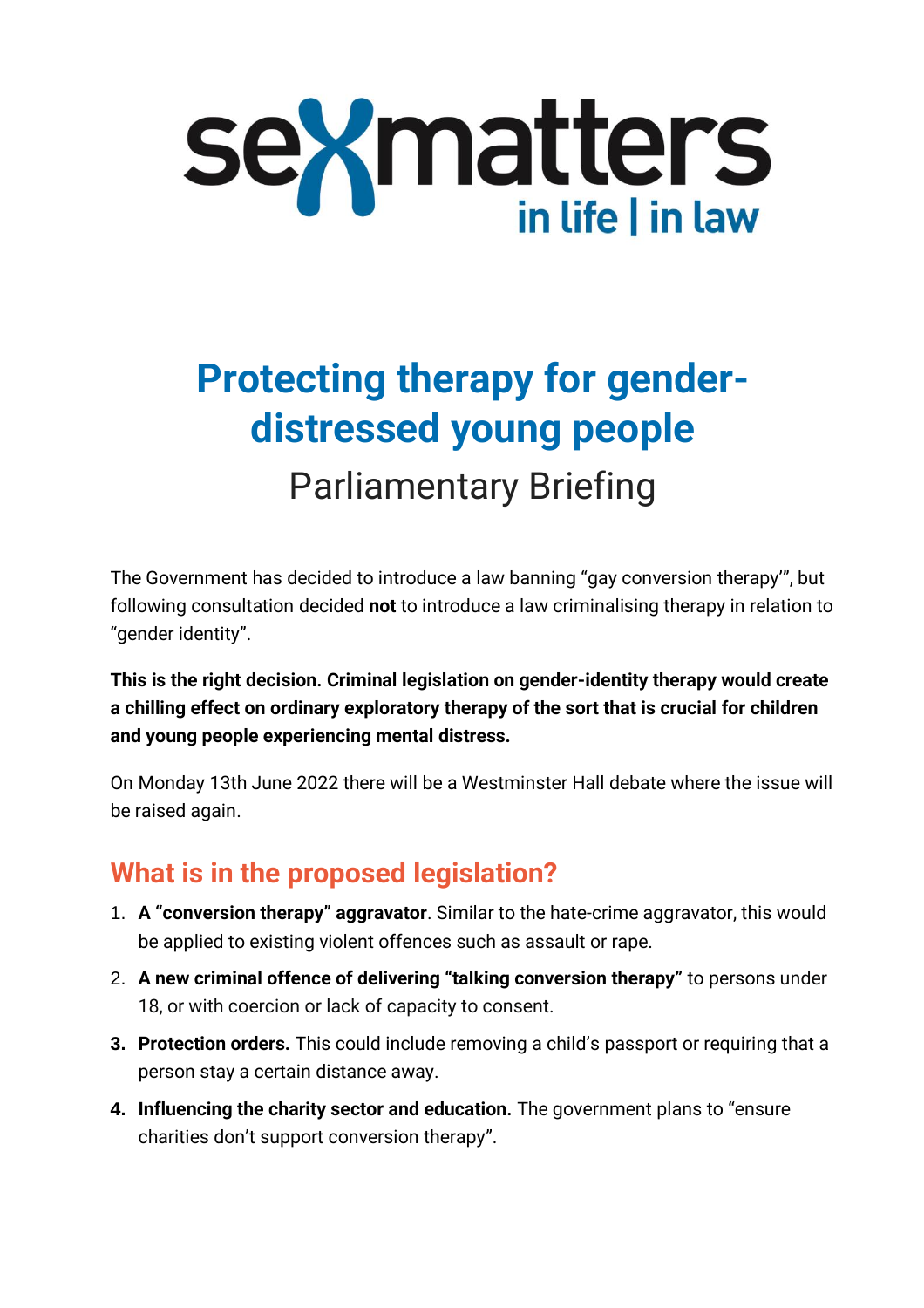

#### **Summary: reasons why gender identity should not be added to the bill**

Proponents of the ban argue that an undefined set of practices with the intention of changing someone "from being transgender" should be criminalised.

This is **[not based on evidence of a problem,](https://sex-matters.org/wp-content/uploads/2021/11/Coventry-University-research-on-conversion-therapy.pdf)** but on an ideological viewpoint children can be "born in the wrong body" and know this with certainty from an early age.

In contrast, **[Dr Hilary Cass's Interim](https://cass.independent-review.uk/publications/interim-report/) Report** on NHS treatment for children experiencing gender distress has found:

"a lack of agreement, and in many instances a lack of open discussion about the extent to which gender incongruence in childhood and adolescence can be an inherent and immutable phenomenon for which transition is the best option for the individual, or a more fluid and temporal response to a range of developmental, social and psychological factors".

Research by Sex Matters has found that **[79% of secondary teachers](https://sex-matters.org/posts/updates/school-survey/)** now have at least one trans-identifying child in their school. This is unprecedented, and is certainly not a sign of a need for a new criminal law that would make it harder for these children to access exploratory therapy.

The reasons why gender identity should not be added to the bill are:

- 1. **There is no evidence of existing abusive practice.** Existing criminal law already outlaws abuse and physical harm, as well as child cruelty, neglect and violence.
- 2. **Childhood transition is a complex medical issue not a simple equality issue.** The Cass Review is looking at the evidence, and how best to support these children experiencing gender dysphoria.
- 3. **Legitimate therapists, parents and others would be captured by the law,** ultimately harming children who need support.
- 4. **The legislation risks creating a "chilling effect" on research, debate and therapy.** This new legislation will be used to criminalise dissent with gender ideology.
- **5. The law would effectively remove medical gatekeeping from legal gender recognition, amounting to self-ID by the back door.**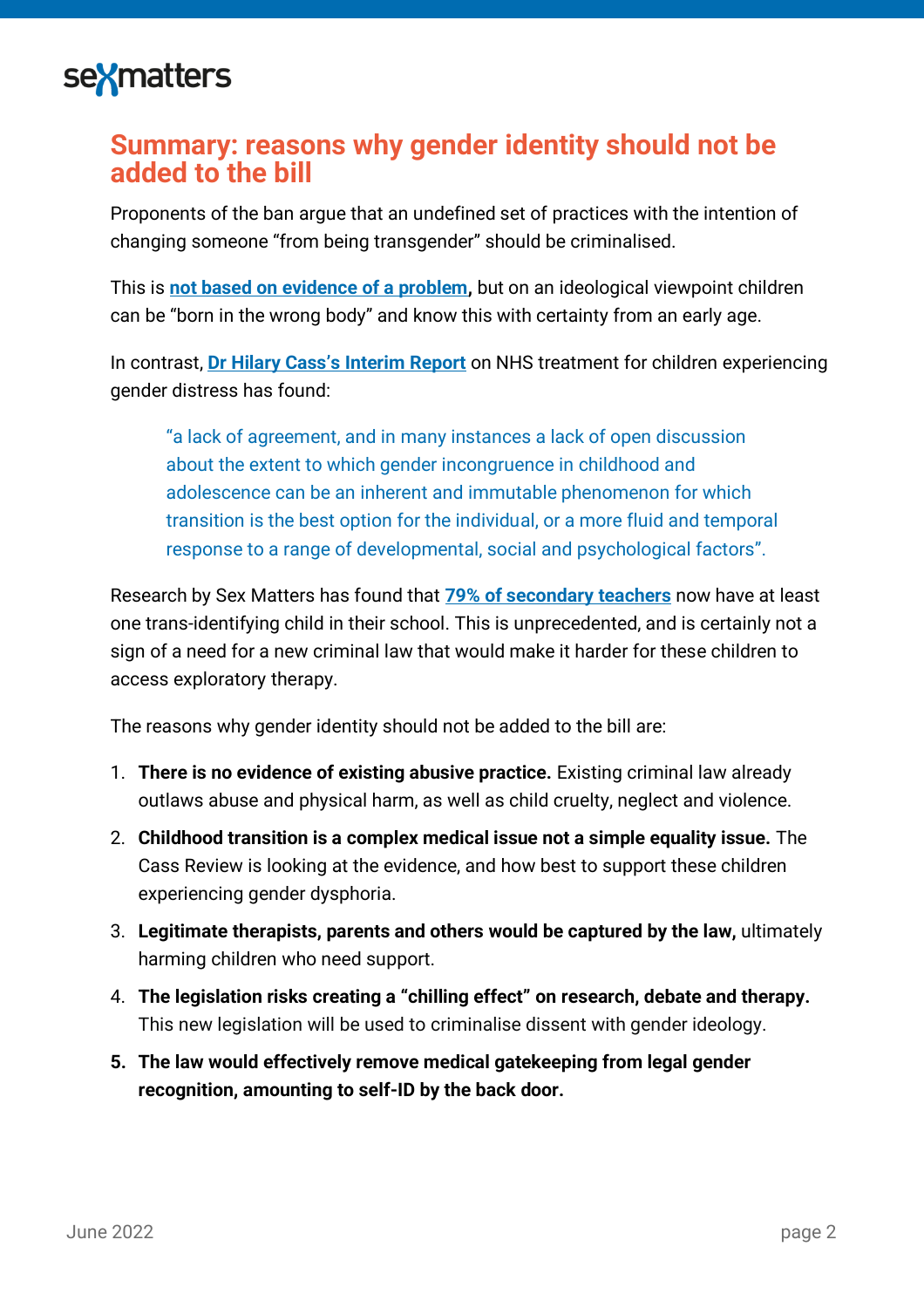### **The lack of evidence of abusive practice**

- The only evidence that is routinely cited for including gender identity in a ban on therapy is the **[government's LGBT survey](https://sex-matters.org/posts/updates/is-there-evidence-of-an-urgent-epidemic-of-conversion-therapy/)**, in which 4% of trans people said they had experienced conversion therapy. This survey does not provide evidence of abusive practice. It reached a self-selected sample, and is not likely to be representative. It described conversion therapy in such broad terms that we do not know what people are saying they experienced. Many may have been describing ordinary exploratory therapy.
- **LGBT organisations [working in this area have not raised this as a concern](https://sex-matters.org/wp-content/uploads/2022/05/Why-ban-talking-therapy.pdf) in their [longstanding work](https://sex-matters.org/wp-content/uploads/2022/05/Why-ban-talking-therapy.pdf)**. On hearing the finding of the LGBT survey, Dr Paul Martin OBE, who has been working for 30+ years on the frontlines of supporting the LGBT community – and whose organisation, the LGBT Foundation, sees over 40,000 people a year – said: "Many of us were extremely surprised that the national survey raised such a large number of people who had experienced conversion therapy."
- **Dr Hilary [Cass's Interi](https://cass.independent-review.uk/publications/interim-report/)m Report** has not mentioned "conversion therapy" among the issues raised by clinicians, children or parents.
- **[The government-commissioned study by Coventry University](https://sex-matters.org/wp-content/uploads/2021/11/Coventry-University-research-on-conversion-therapy.pdf)** found no evidence from the UK. The entirety of the evidence presented consists of four articles based on three datasets, and limited highlights from six one-hour interviews with individuals. The studies are weak, and the report relies heavily on a single question in a self-selected survey run by a US transgender advocacy organisation.
- The **[Equality and Human Rights Commission](https://www.equalityhumanrights.com/sites/default/files/consultation-response-banning-conversion-therapy-26-january-2022.docx)** also noted the lack of evidence.
- **[Freedom of Information requests to police forces](https://www.conservativehome.com/platform/2021/11/maya-forstater-a-conversion-therapy-ban-could-leave-unhappy-children-medicalised-sterilised-and-left-with-impaired-sexual-function.html)** around the country have found no reports of abusive practices in fact taking place with a "conversion" motivation.
- Existing criminal law means that no act of harmful physical violence done in the name of conversion therapy is legal in this country. Assault, rape and the forcible administration of drugs are already punishable with fines and life imprisonment.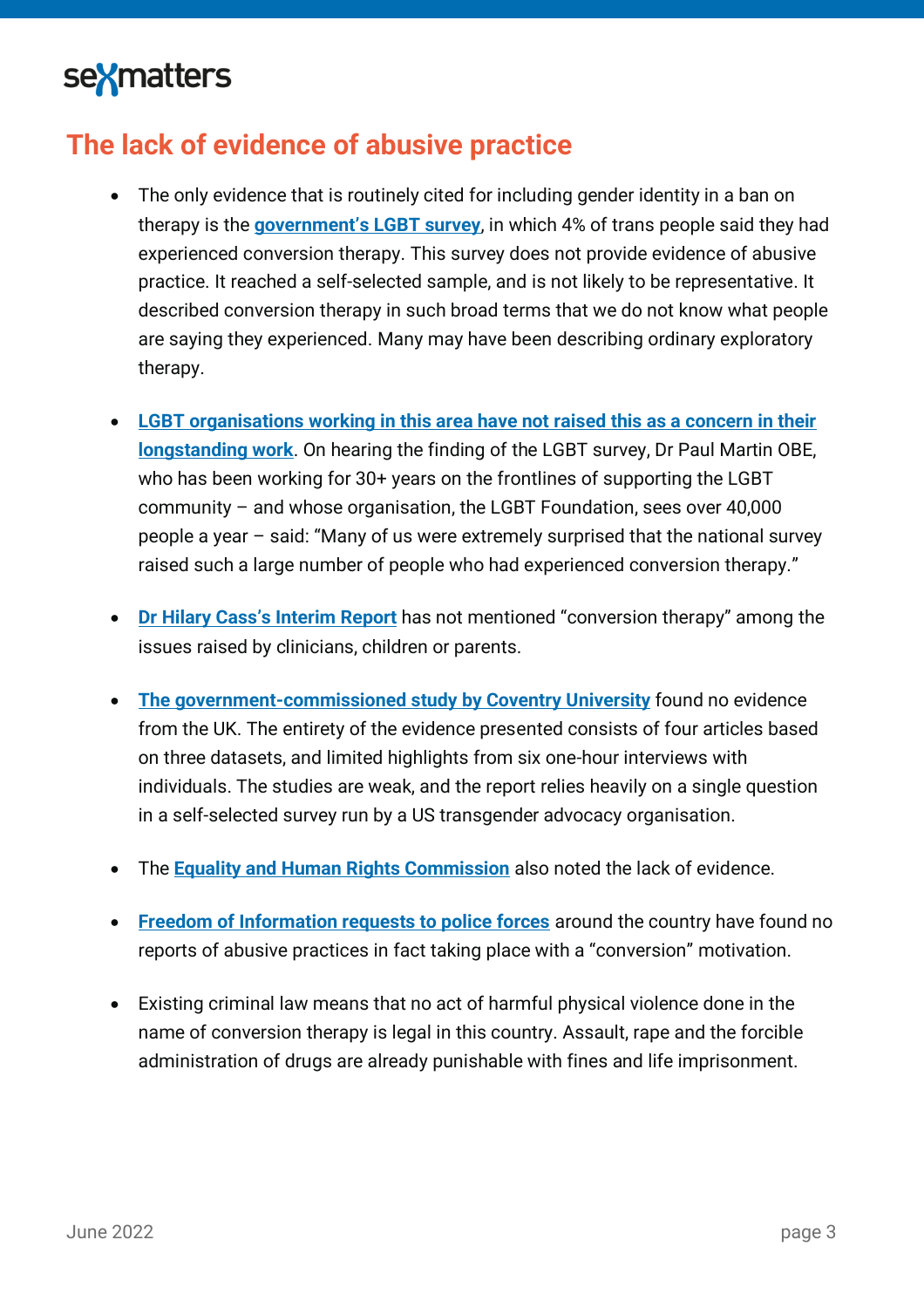### **Concern about childhood transition**

There are increasing demands and pressure to treat growing numbers of children with gender distress with puberty-blocking drugs and hormones. These leave children sterilised and without sexual function in adulthood.

Previous studies have found that in most cases childhood gender dysphoria resolves if steps are not taken to concretise a child's cross-sex identity. **[Studies find that on](https://www.transgendertrend.com/children-change-minds/)  [average 80% of these children change their minds](https://www.transgendertrend.com/children-change-minds/)** and do not progress to adulthood identifying as transgender. A search of the literature found that only 2.5% to 20% of all cases of children and adolescents presenting with clinical symptoms of gender distress go on to transition.

The question of when young people are able to give valid consent to hormone treatment has been raised in court by former GIDS patient **[Keira Bell.](https://transparencyproject.org.uk/bell-v-tavistock-court-of-appeal-judgment-an-explainer/)** Although the High Court said that children could not consent, the Court of Appeal returned decision-making power from the courts to clinicians, saying:

"Clinicians will inevitably take great care before recommending treatment to a child and be astute to ensure that the consent obtained from both child and parents is properly informed by the advantages and disadvantages of the proposed course of treatment and in the light of evolving research and understanding of the implications and long-term consequences of such treatment. Great care is needed to ensure that the necessary consents are properly obtained."

Proponents of criminalising "conversion therapy" in relation to gender identity say that it will not affect clinicians who are neutral in their approach, and who do not favour one outcome over another.

However, this ignores the great care that must be taken in diagnosis and gaining consent for medication and surgery in order to ensure that patients and their parents appreciate the short and long-term consequences of medicalised treatment pathways.

The alternative –allowing a child to grow up through natural puberty without intervention – does not require consent in the same way. This is why the oft-claimed parallel with a child realising as they grow up that they are gay simply does not hold.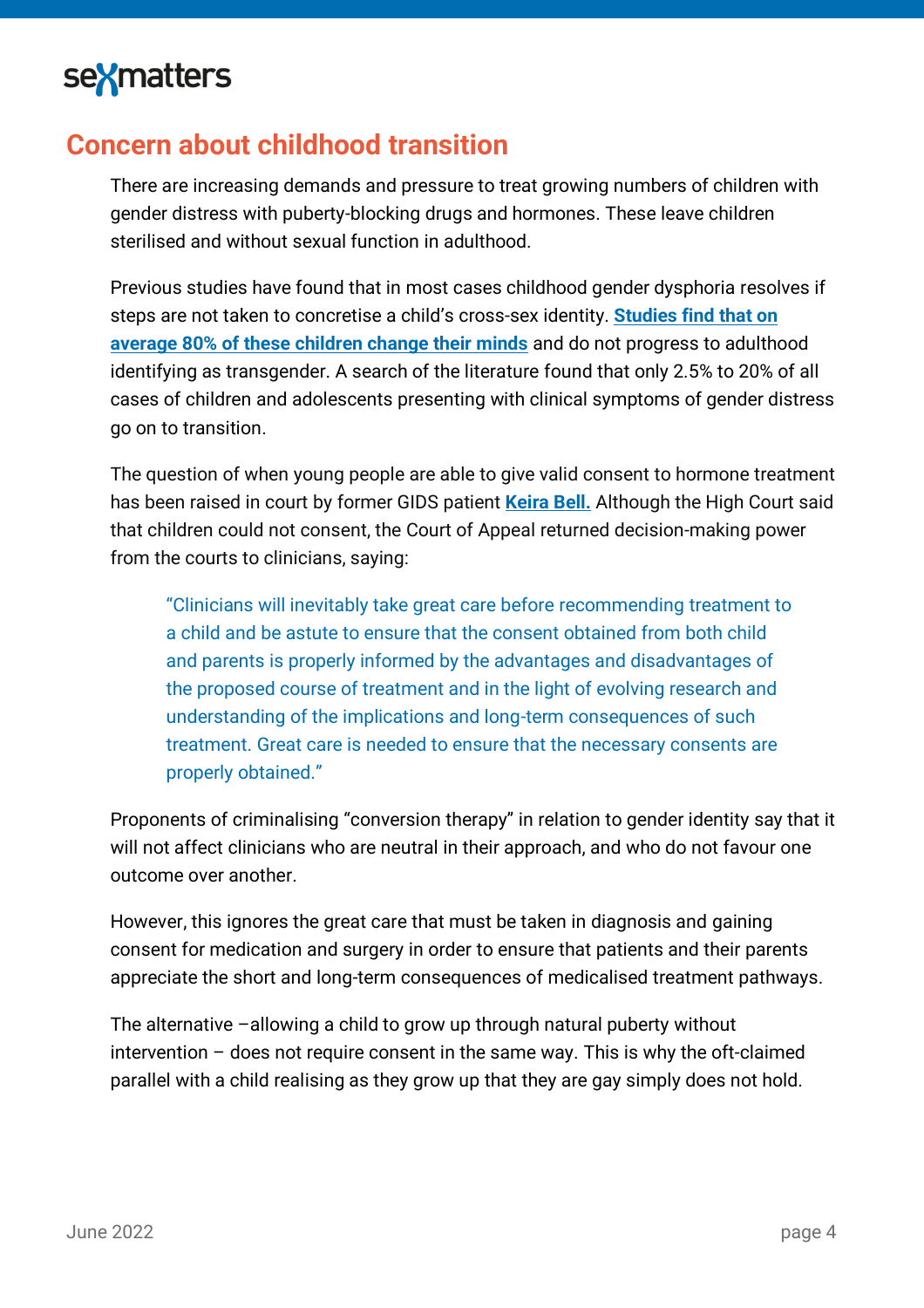#### **Keira Bell: a girl who thought she was a boy**



I began seeing a psychologist through the National Health Service, or NHS. When I was 15 – because I kept insisting that I wanted to be a boy – I was referred to the Gender Identity Development Service, at the Tavistock and Portman clinic in London…

By the time I got to the Tavistock, I was adamant that I needed to transition. It was the kind of brash assertion that's typical of teenagers. What was really going on

was that I was a girl insecure in my body who had experienced parental abandonment, felt alienated from my peers, suffered from anxiety and depression, and struggled with my sexual orientation.

After a series of superficial conversations with social workers, I was put on puberty blockers at age 16. A year later, I was receiving testosterone shots. When 20, I had a double mastectomy.

#### …

But the further my transition went, the more I realised that I wasn't a man, and never would be. We are told these days that when someone presents with gender dysphoria, this reflects a person's "real" or "true" self, that the desire to change genders is set. But this was not the case for me. As I matured, I recognized that gender dysphoria was a symptom of my overall misery, not its cause.

Five years after beginning my medical transition to becoming male, I began the process of detransitioning. A lot of trans men talk about how you can't cry with a high dose of testosterone in your body, and this affected me too: I couldn't release my emotions. One of the first signs that I was becoming Keira again was that—thankfully, at last—I was able to cry. And I had a lot to cry about.

<https://www.persuasion.community/p/keira-bell-my-story>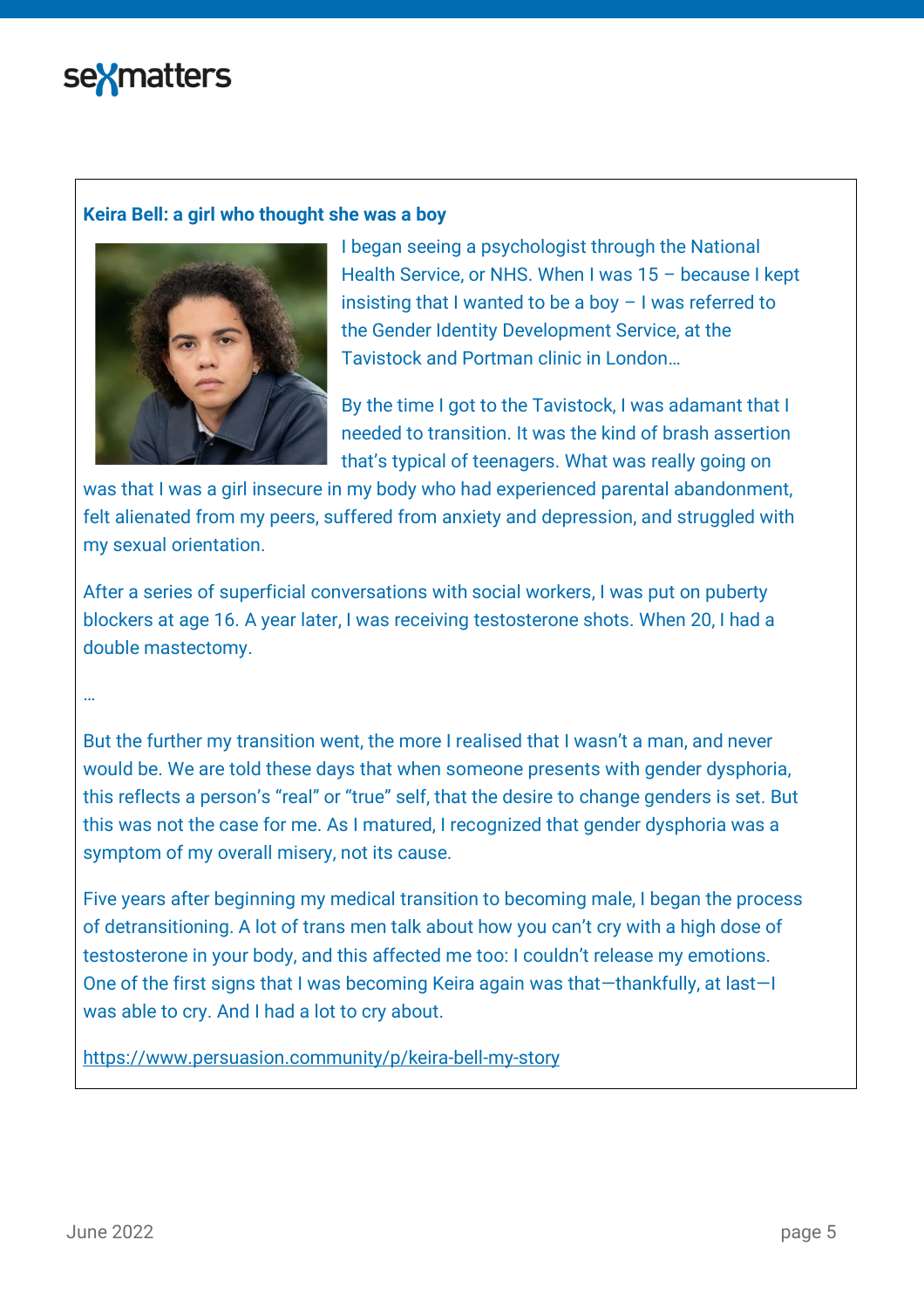#### **Existing pressure on clinicians and schools**

The complexity of the issues, and pressures on clinicians at the NHS Gender Identity Service (GIDS), have been well documented, including through reports by **whistleblowers at [the Tavistock clinic](https://www.theguardian.com/society/2021/may/02/tavistock-trust-whistleblower-david-bell-transgender-children-gids)** and the evidence revealed in the cases of detransitioner **[Keira Bell](https://www.persuasion.community/p/keira-bell-my-story?s=r)** and the safeguarding lead **[Sonia Appleby.](https://assets.publishing.service.gov.uk/media/6149eb48d3bf7f05ac396f79/Ms_S_Appleby__vs___Tavistock_and_Portman_NHS_Foundation_Trust.pdf)**

As the judgment in the Appleby whistleblowing case stated:

"Some patients referred are autistic, and some come from backgrounds of neglect or abuse. Clinicians from a psychoanalytic background may want to consider whether gender dysphoria is a symptom of some other problem which merits treatment. Some clinicians are concerned that young people who might be homosexual presented as misgendered, or are unduly influenced by social media campaigning on trans identity. Others hold that in general young people should be taken at their word on identity, and allowed to make their own choices "1

Framing the question of how best to resolve childhood gender distress as one of "conversion" is ideological rather than therapeutic.

The Cass Review has highlighted that clinicians already feel under pressure not to take the time and care to consider all potential causes for mental-health symptoms before settling on treatment focused on gender. Dr Cass states:

"Primary and secondary care staff have told us that they feel under pressure to adopt an unquestioning affirmative approach and that this is at odds with the standard process of clinical assessment and diagnosis that they have been trained to undertake in all other clinician encounters."

Given the confidentiality of counselling and psychotherapy, practitioners undertaking exploratory therapy are vulnerable to accusations that they are attempting to "convert" a client who has adopted an attitude of certainty.

<sup>&</sup>lt;sup>1</sup> [https://assets.publishing.service.gov.uk/media/6149eb48d3bf7f05ac396f79/Ms\\_S\\_Appleby\\_\\_vs\\_\\_\\_](https://assets.publishing.service.gov.uk/media/6149eb48d3bf7f05ac396f79/Ms_S_Appleby__vs___Tavistock_and_Portman_NHS_Foundation_Trust.pdf) [Tavistock\\_and\\_Portman\\_NHS\\_Foundation\\_Trust.pdf](https://assets.publishing.service.gov.uk/media/6149eb48d3bf7f05ac396f79/Ms_S_Appleby__vs___Tavistock_and_Portman_NHS_Foundation_Trust.pdf)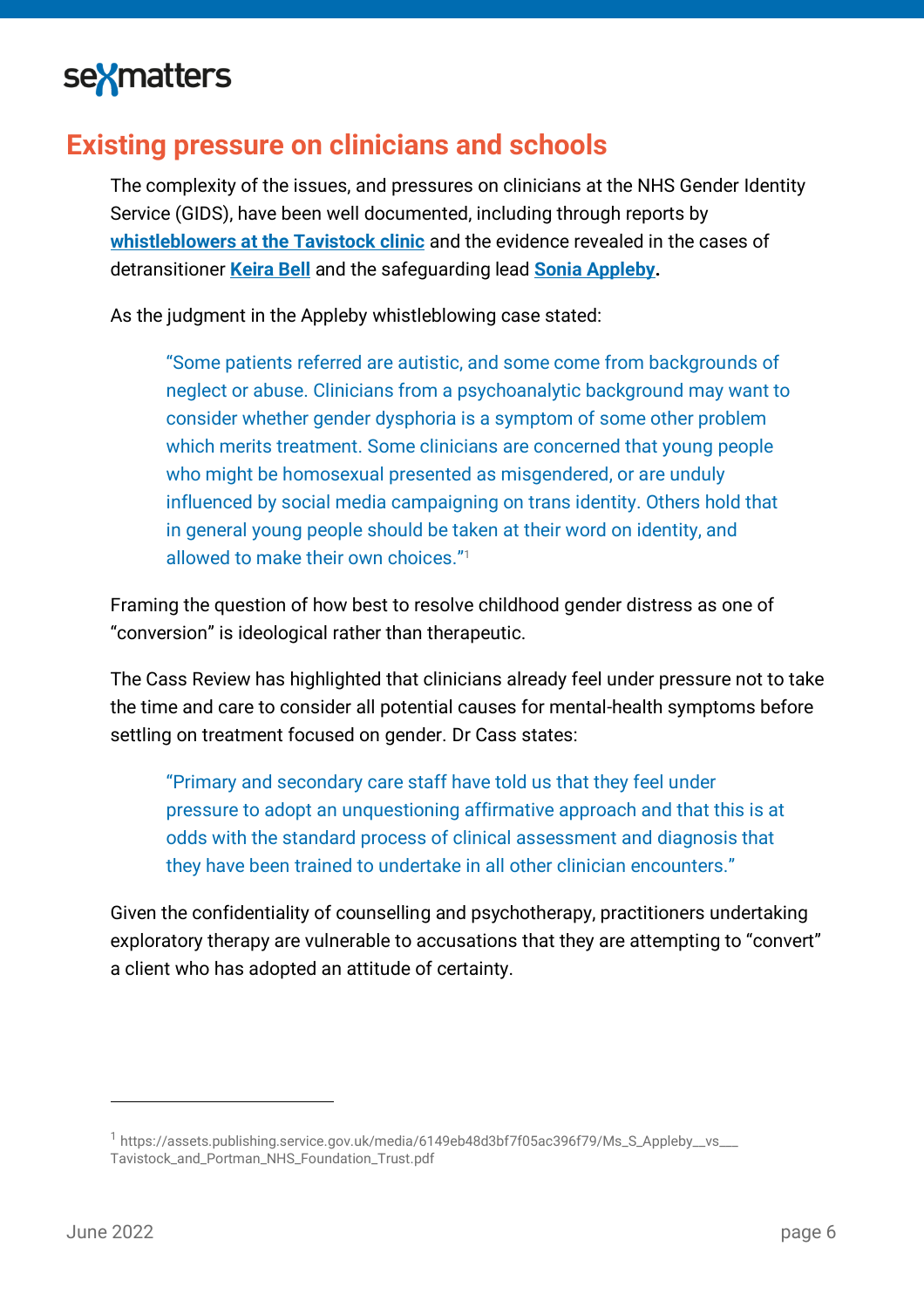#### **Lily Maynard: a mother's story**

*My daughter Jessie identified as a boy for at least nine months. Jessie, slightly goth, long* dyed dark hair and occasional black eyeliner, always in jeans and a band T shirt, came out as gay just before her 15th birthday. I wasn't surprised… Soon thereafter, Jessie began watching [transitioning videos](https://www.youtube.com/watch?v=ooD2mcbXbrI) on YouTube with her friends and siblings: [cute boys](https://www.youtube.com/watch?v=XrxQl3Uu1rg)  [who became girls](https://www.youtube.com/watch?v=XrxQl3Uu1rg) and [cute girls who became boys;](https://www.youtube.com/watch?v=tA920UOOzkY) endless [slideshows of their stories,](https://www.youtube.com/watch?v=tyd82y8tFOg) entitled, "My Transition Timeline".

… Everywhere I looked, the internet seemed eager to affirm that transition was a simple and marvellous thing, the one and only solution to all the problems of physical and social dysphoria. If you don't support your child's transition, parents are warned over and over again, [they will probably try to kill themselves.](https://www.facebook.com/BuzzFeedLGBT/?fref=nf)

*She was consistent, insistent and persistent and wanted to change her pronouns, register at college as a boy and visit a gender therapist. I said no*…

I did try to find Jessie a therapist who would help her reconcile with being female. The only [openly gender critical therapist](http://inspiredteentherapy.com/blog/) a Google search threw up lived in Texas. No use to us, then. I was put in touch with several people by email, but I could find no-one who worked in our area. Those I did communicate with were wonderfully supportive but asked me not to name them, not to give out their email address or talk about them. The message was clear – publicly questioning Transtopia could be professional suicide.…

Then, at a party, Jessie met up with a friend she hadn't seen for a year. Hazel had lived as a boy called Harvey for 8 months and then re-identified as a girl. …

A week later she said *"I'm thinking about it all, mum. I'm not sure what I think anymore."*

Jessie started at college and had never seemed so happy. Slowly, she seemed to begin reconciling with her femaleness. Then she told me she wanted to tell me something 'later'. I thought I knew, I suspected, I hoped and I hoped. I waited and time passed slowly.

One day she texted me on the way to college, *"I am a girl. I was never a boy."*

<https://lilymaynard.com/my-first-article-a-mums-voyage-through-transtopia/>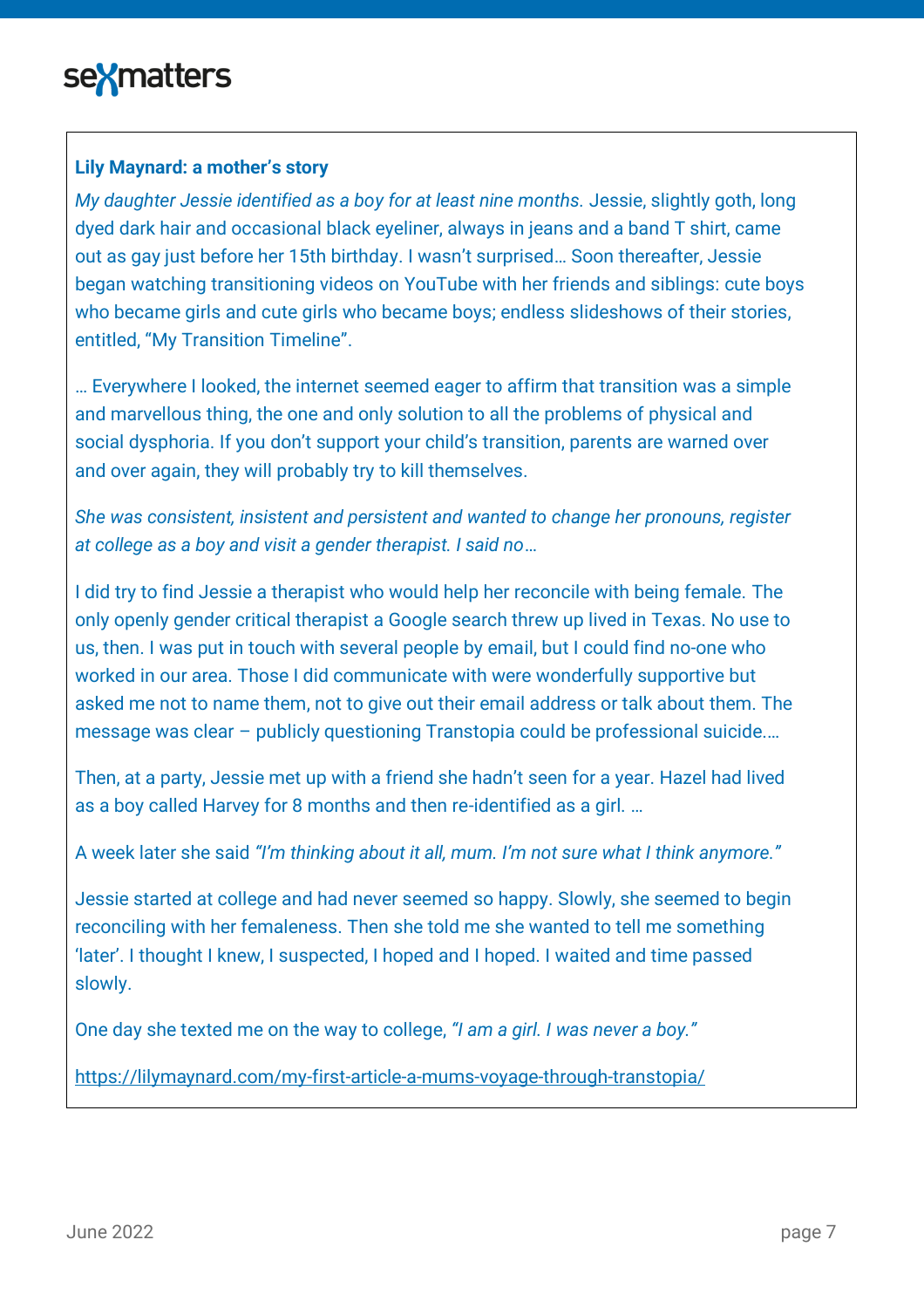### **Ordinary therapy is being presented as "conversion"**

Proponents of a ban present ordinary exploratory therapy and psychological support to children as "gender identity conversion therapy".

For example, the Coventry University Study quotes one interviewee as saying:

"We started talking about my family history. The counsellor convinced me that because my mum left and my dad would spend more time with my two sisters… that I was looking for the attention my sisters had and that was the feelings for my gender identity, so they kept pushing that into my head."

Another person, who identifies as non-binary and asexual, said:

"The medical field, especially psychiatrists, wanted to believe it was a sign of mental illness. They figured, regardless of the fact that I was content with being asexual, that it was pathological, and that they could use that as a basis for my health. They took the fact my sexuality wasn't changing as an indicator that the medicine wasn't working, ignoring the fact the medicine was helping my other, actually distressing symptoms." (Nonbinary person, asexual, 20s, sexual orientation change efforts)

Other examples included in studies cited by Coventry University study as examples of "conversion therapy" include:

A seven-year-old boy who thought he was a girl, through the course of psychoanalysis resolved cross-gender feelings and continued life as male.

A six-year-old girl who thought she was a boy explored her identity through a course of psychoanalysis which involved role play and storytelling. The "fantasy of being a boy" resolved.

Seven children aged under ten seen by Dr Kenneth Zucker at Toronto's gender-identity clinic, who were treated through open-ended play psychotherapy, in which "the clinician explores gender through dolls and other toys in order to allow a gender-diverse child to talk through their gender".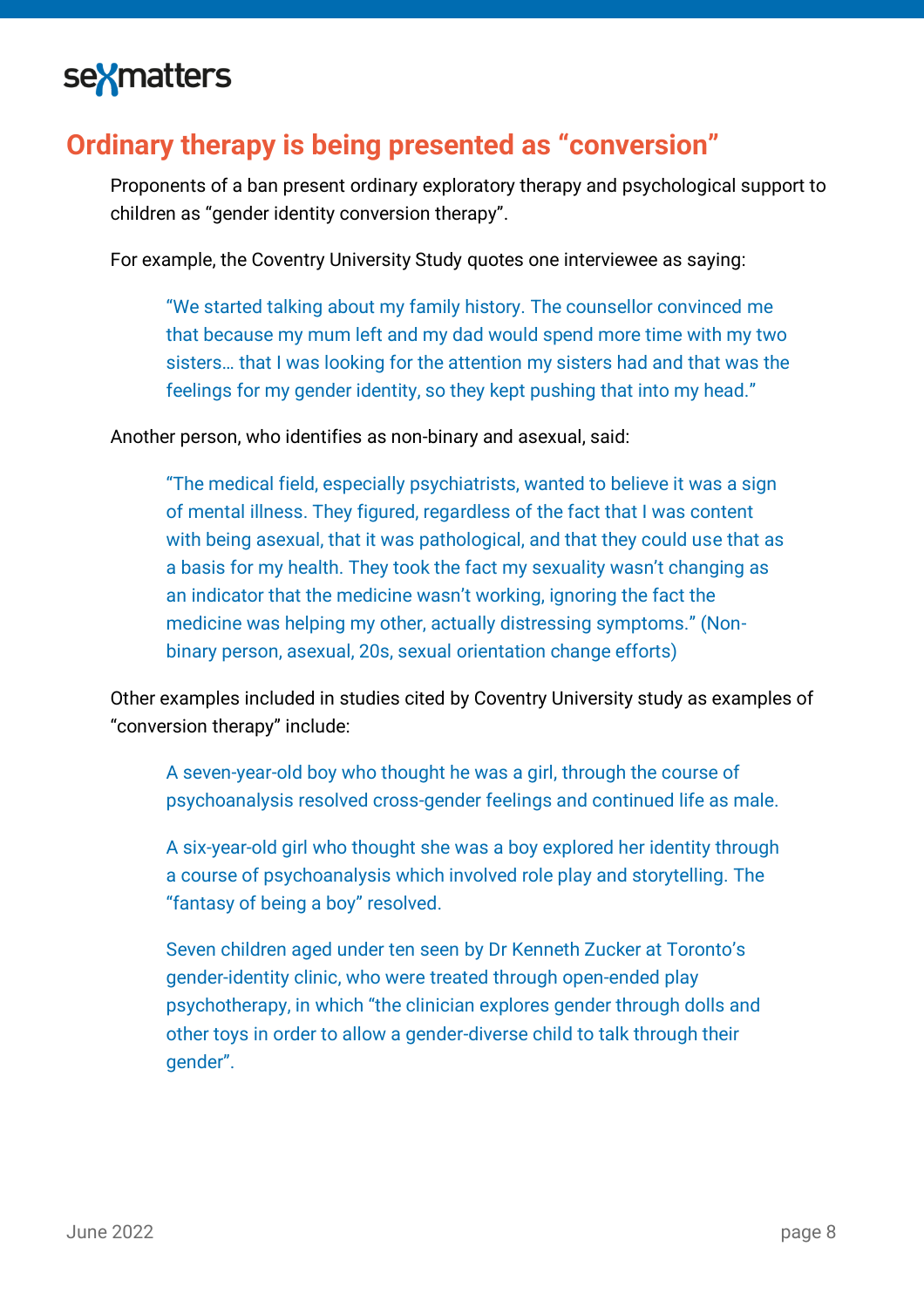#### **Dr Az Hakeem: doctor smeared as conversion therapist**



Dr Az Hakeem is a psychiatrist now in private practice after more than 15 years working in the NHS. He is a Fellow of the Royal College of Psychiatrists and an Honorary Associate Clinical Professor at University College London (UCL) Medical School. He is also gay.

On 23rd May 2022 an article appeared in the *i news* about a complaint against Dr Az Hakeem for attempting to "practise transgender conversion therapy".

A young patient has complained to the General Medical Council, accusing them psychiatrist of attempting to "practice transgender conversion therapy" on them.

The interaction reflects the ordinary questioning involved in exploratory therapy. This is described by the patent as deployment of "coercive strategies" in an attempt to "make me cis".

The patient, a female, suddenly identified as a man at the age of 17. The patient's mother set up an appointment for her child to explore the reasons for this identification.

The patient said their "sense of self" had been denied and mental health damaged, and that they now have regular panic attacks, crying and shaking at the memory of the interaction.

The patient complained that Dr Hakeem had raised doubts and invited reflection about long-term consequences of medical transition. Complaints included that he asked the patient to consider whether recent, intense feelings about gender might be part of a youth subculture, and might fade. He tried to explore the reasons for gender dysphoria "and would not accept that it's because I'm trans".

<https://sex-matters.org/posts/updates/conversion-therapy-or-just-therapy/>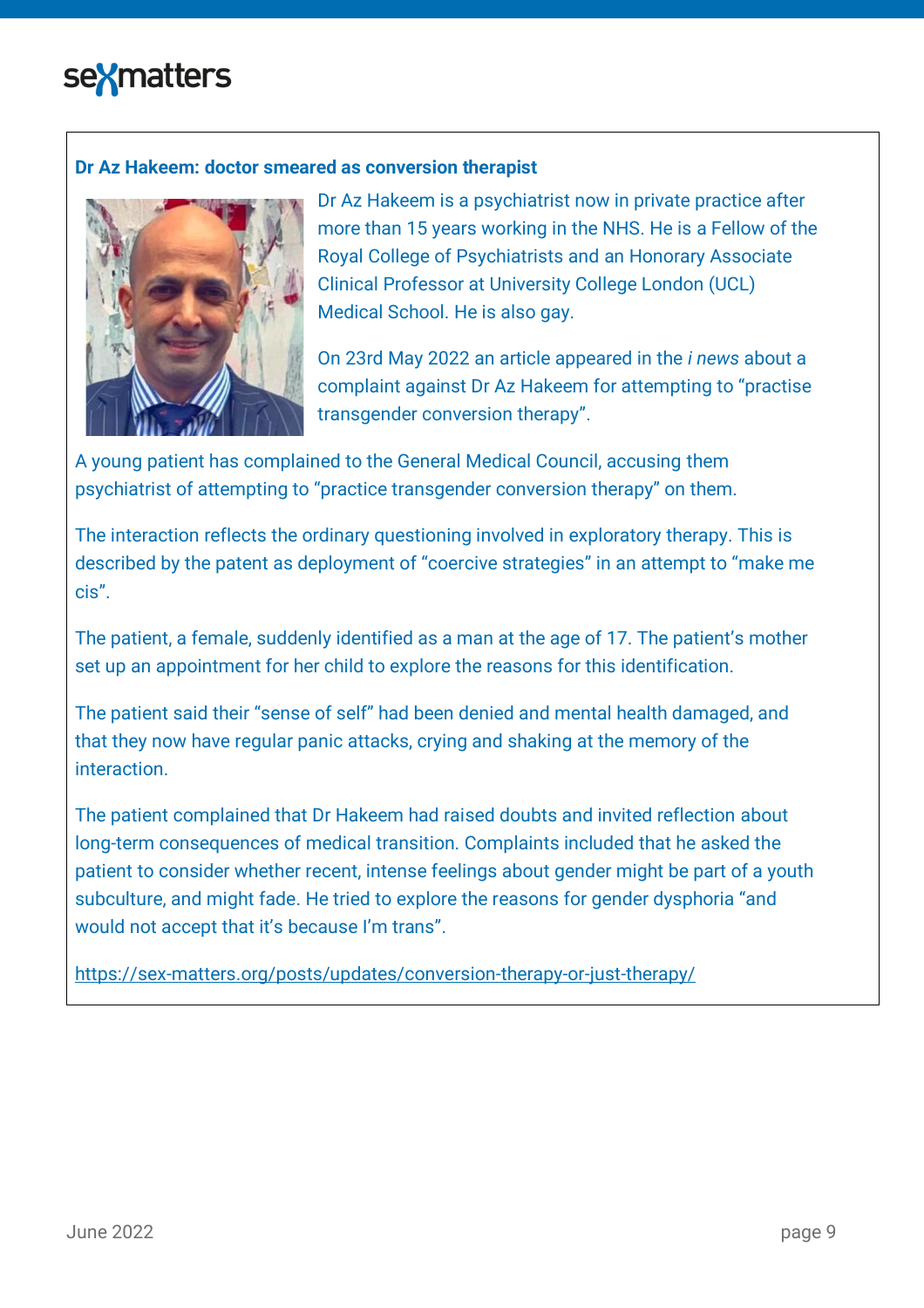

#### **Ignoring detransitioners**

The increase in numbers of children and young people transitioning is accompanied by an increase in numbers detransitioning. These young people also need support. A group of detransitioned women write:

"We all suffered from gender dysphoria at one point… and were led to believe that our best chance of treating our dysphoria was to medically transition. As it turned out, this was not the case. As a result, we now have to live with bodies and voices that have been irreversibly changed (and in some cases damaged) by hormones and surgeries, when what we needed was a compassionate and thoughtful exploration of our gender distress through talk therapy. Some of us will now never be able to have children and many of us live with great distress and regret every day."

The website **[Detrans](https://www.detransvoices.org/) voices** highlights the emotional and sometimes ideological steps that detransitioners have to go through in reconciling with their biological sex.

"I had to face all the things I had buried since I was a child. I went to therapy to address my childhood abuse, which I believe contributed a great deal to my body dissociation and self-hate."

"I think transitioning often has a lot to do with self-harm. With trying to destroy a part of you. Mastectomy feels for me like I cut away a small part of my soul. I don't want to lose more."

**[Ritchie,](https://tullipr.substack.com/p/lost-boys?s=r)** a detrans man, writes:

"Our stories are eerily similar with themes of overpowering shame and confusion for being male. Autism, ADHD, OCD, Anxiety, delayed puberty, high academic intelligence but low social intelligence. We were **all** bullied. Many of us are same sex attracted and even those who aren't; all experienced fear and confusion over our developing sexualities."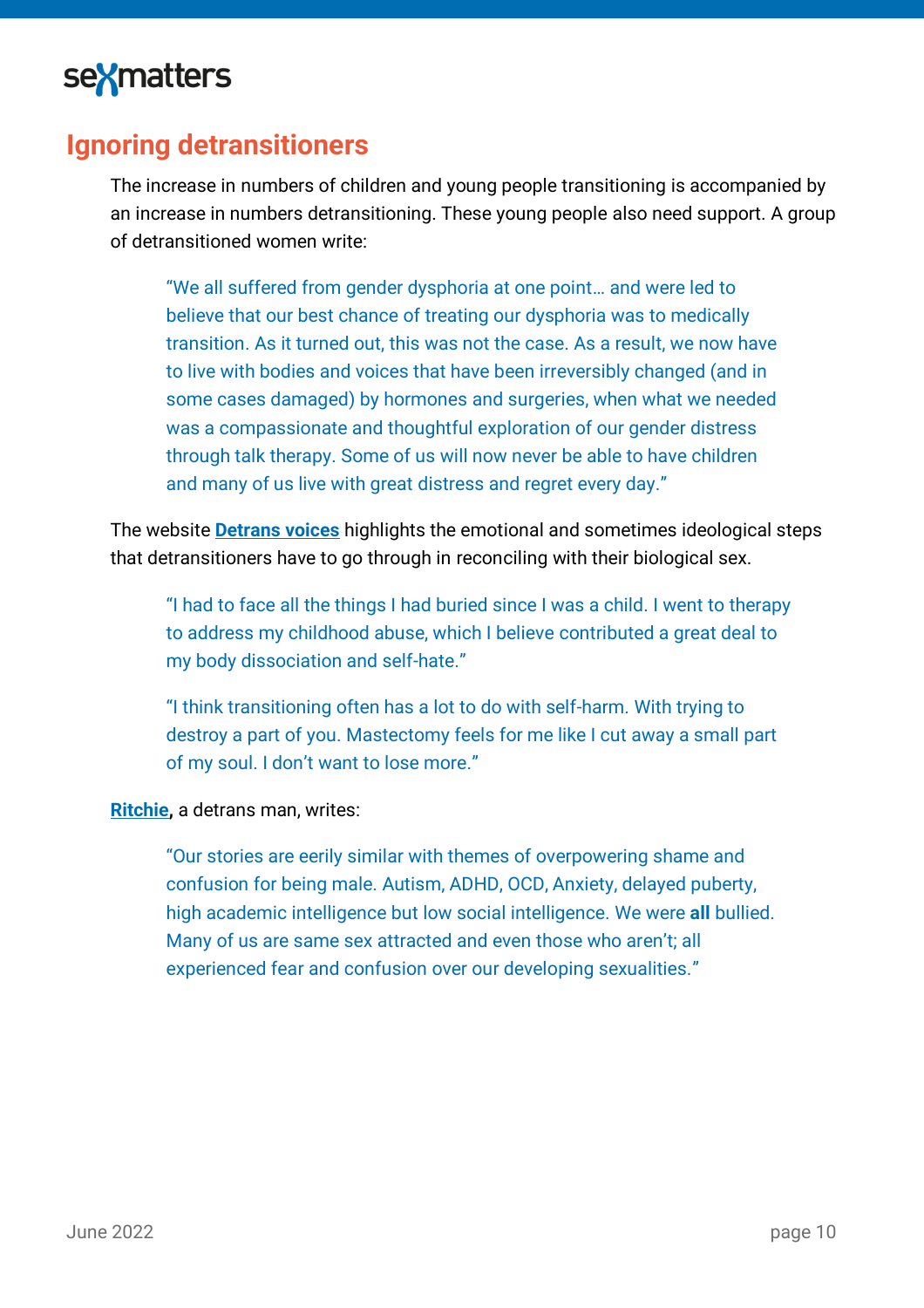#### **Ritchie: depressed, gay, OCD; given penile inversion surgery**

*Ritchie is a 35-year-old detransitioned man* 



From a young age, I knew I was gay and it scared the living shit out of me. It wasn't just family, it was mine and everyone else's family seemed to be quite open about their distaste for gay people…

… By my early twenties, my OCD had reached its peak. It was constant, every waking second of every day I would be on the receiving end of often violent and extremely distressing thoughts/ideas that would pop in my head, uninvited.

… By my late teens and early twenties, I was binge drinking and smoking cigarettes until I passed out. … Eating disorders have been a constant theme all my life, from uncontrollably eating and drastic weight gain, to restricting eating and experiencing drastic weight loss.

… I came across Gender Dysphoria, and all of a sudden, all my trauma, all my anxiety, depression, everything made sense or so I thought. I gave myself permission to discount everything and attribute it to a straightforward case of being dysphoric, when in fact it was actually a new, much more powerful obsession… It allowed me to pin all my hurts, pains, and hard-earned life lessons on being trans… My same-sex attraction, my panic attacks, anxiety, depression, eating disorders, and even events unrelated to gender, were attributed unfairly to Gender Dysphoria.

… I began medical transition at age 26 and had penile inversion with a scrotal graft at 30.

… Like my transition itself, my inverted penis is a caricature of a female body part that, despite being dressed up to appear female, is unmistakably male.

Just because I detransitioned doesn't mean I've suddenly resolved all my trauma and body issues. In some ways, they're far worse than before I transitioned because I'm confronting them head-on.

<https://tullipr.substack.com/>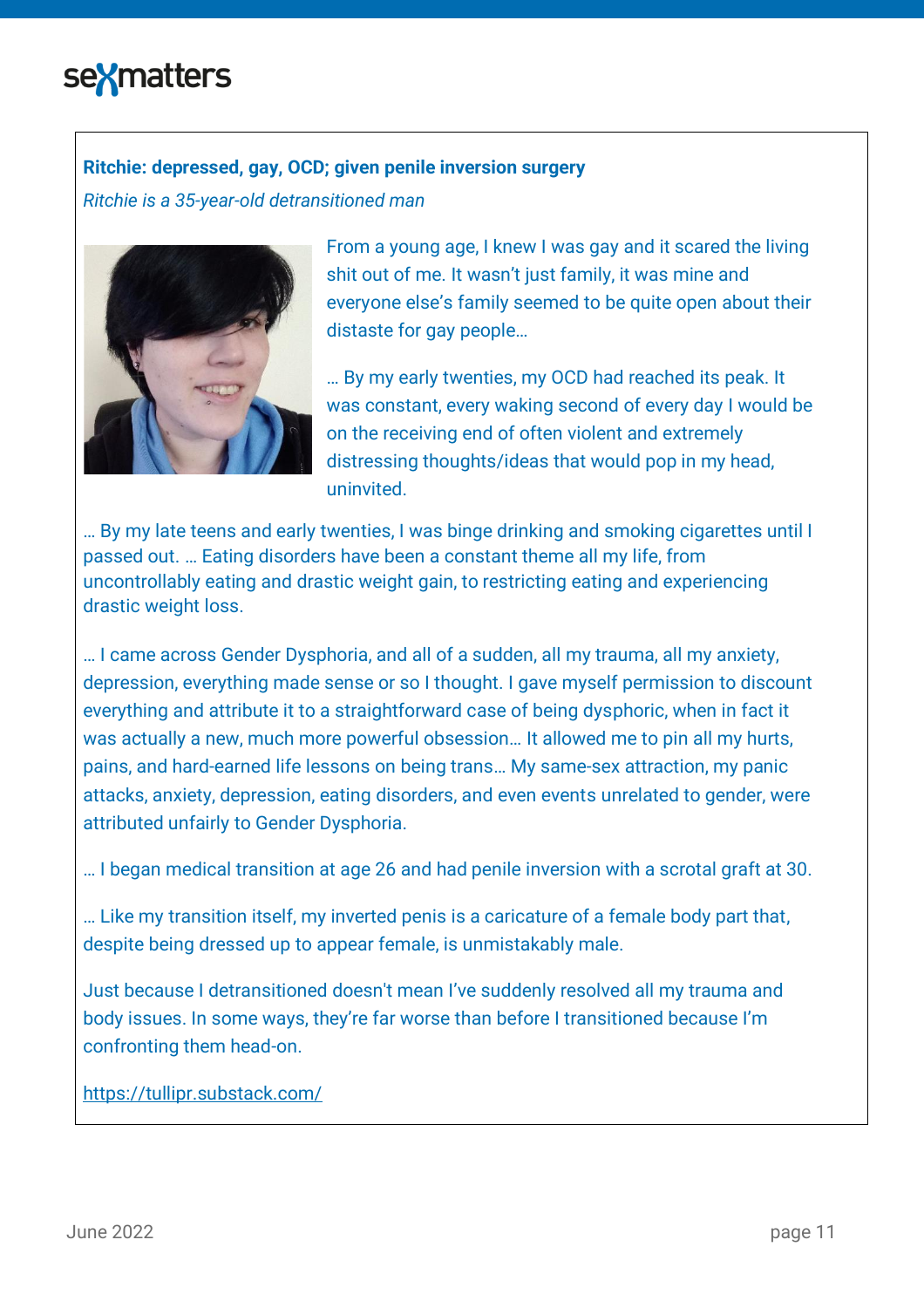### **Self-ID by the back door**

The law would effectively remove medical gatekeeping around legal gender recognition, amounting to self-ID by the backdoor.

Under the current Gender Recognition Act 2004, individuals seeking a Gender Recognition Certificate (GRC) are required to provide two doctors' reports attesting that they have gender dysphoria and outlining any treatment undertaken.

Applications for a GRC are refused rarely, but not never. Other candidates may not reach the application stage if no doctor is found to submit the report, perhaps because some other mental-health condition is diagnosed.

The organisations campaigning for a ban on "gender identity conversion therapy" are ideologically opposed to any medical gatekeeping for gender medicine and legal sex change.

One case, which ultimately went to the High Court (M Jay v Secretary of State for Justice [2018] EWHC 2620 (Fam); see following page), illustrates a situation where several doctors turned down a patient wanting to be diagnosed as having gender dysphoria.

Under the Ban proposal, Jay could have had these doctors investigated for nonconsensual "conversion therapy".